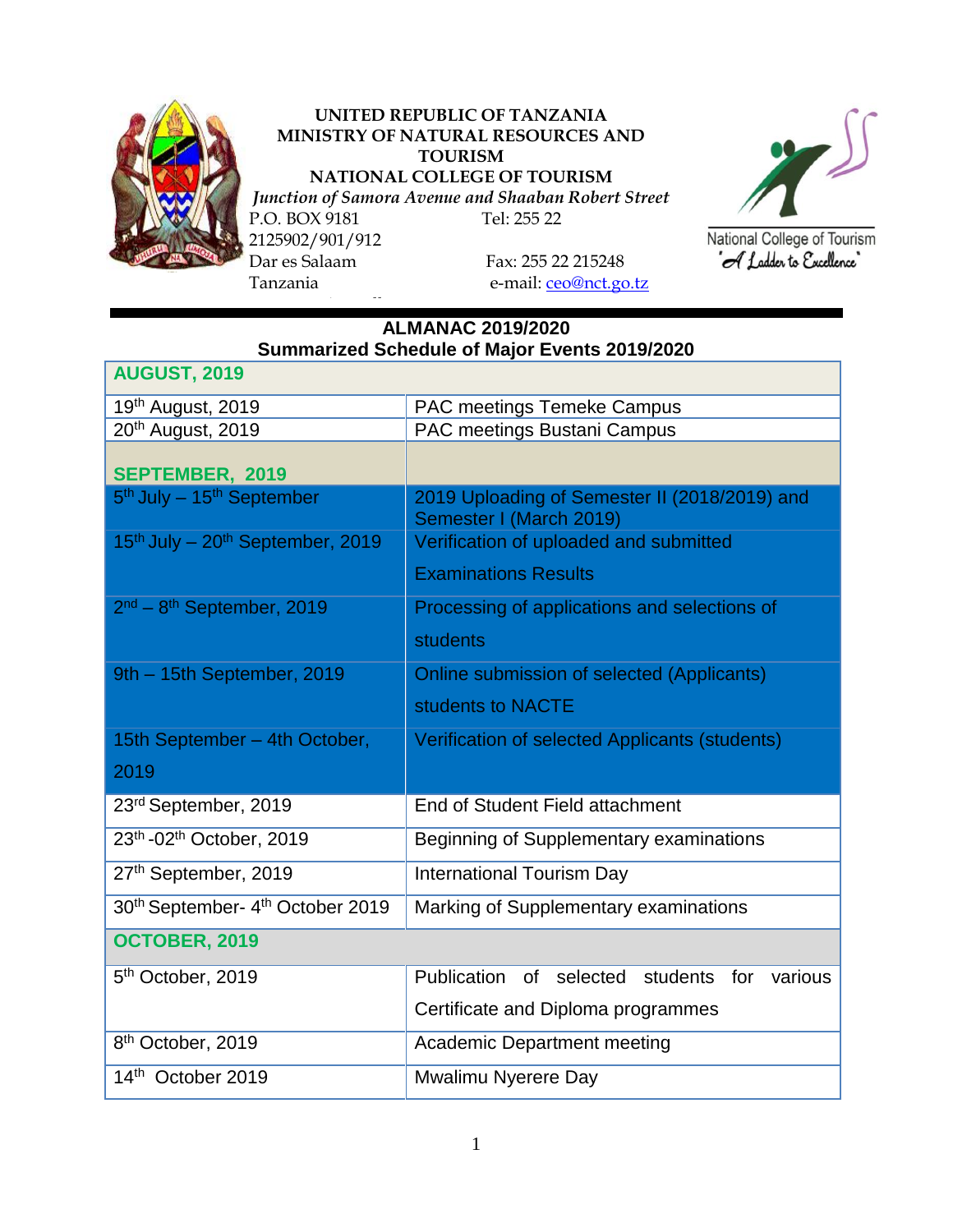| 15th October, 2019                                        | Opening of Technical Institutions for 1st semester,                     |
|-----------------------------------------------------------|-------------------------------------------------------------------------|
|                                                           | academic year 2019/2020                                                 |
| 15 <sup>th</sup> October - 15th November                  | Online registration of reported students<br>(Via                        |
| 2019                                                      | <b>Institutional Panel</b>                                              |
|                                                           | <b>Transfer of students</b>                                             |
| 16 <sup>th</sup> October, 2020                            | <b>Submission of Examination Questions for</b>                          |
|                                                           | Moderation for March/April intake                                       |
| 28th October, 2019                                        | <b>Study Break Begins</b>                                               |
| 15 <sup>th</sup> October - 25 <sup>th</sup> October, 2019 | Orientation week begins                                                 |
| 21th October, 2020                                        | HIV/AIDS and non - Communicable diseases                                |
|                                                           | training to students                                                    |
| 23th - 30th October, 2019                                 | <b>Examination Moderation</b>                                           |
| NOVEMBER, 2019                                            |                                                                         |
| $1st - 30th$ November, 2019                               | Online Updating (through Institutional Panel) the                       |
|                                                           | lists of Technical Teachers in NACTE Database                           |
| 1 <sup>st</sup> November, 2019                            | End of Study Break                                                      |
| 4 <sup>th</sup> -8 <sup>th</sup> November, 2019           | examinations<br>$\mathbf{II}$<br><b>Begins</b><br>of<br>for<br>semester |
|                                                           | March/April Intake                                                      |
| 11 <sup>th</sup> November, 2019                           | Start of Field attachment for March/April intake                        |
| $11^{th} - 15^{th}$ November, 2019                        | Marking of Semester exams for March/April intake                        |
| 26th November, 2019                                       | Progress Test begins for October intake                                 |
| DECEMBER, 2019                                            |                                                                         |
| 9 <sup>th</sup> December, 2019                            | Independence Day                                                        |
|                                                           | Social responsibility                                                   |
| 10th December, 2019                                       | <b>Academic Department meeting</b>                                      |
| $20^{th}$ – 03th January, 2020                            | 2 Weeks Holiday Break                                                   |
| $24^{th}$ 28 <sup>th</sup> – December, 2019               | <b>Examination Moderation</b>                                           |
| 25th December, 2019                                       | <b>Christmas Day</b>                                                    |
| 26th December, 2019                                       | <b>Boxing Day</b>                                                       |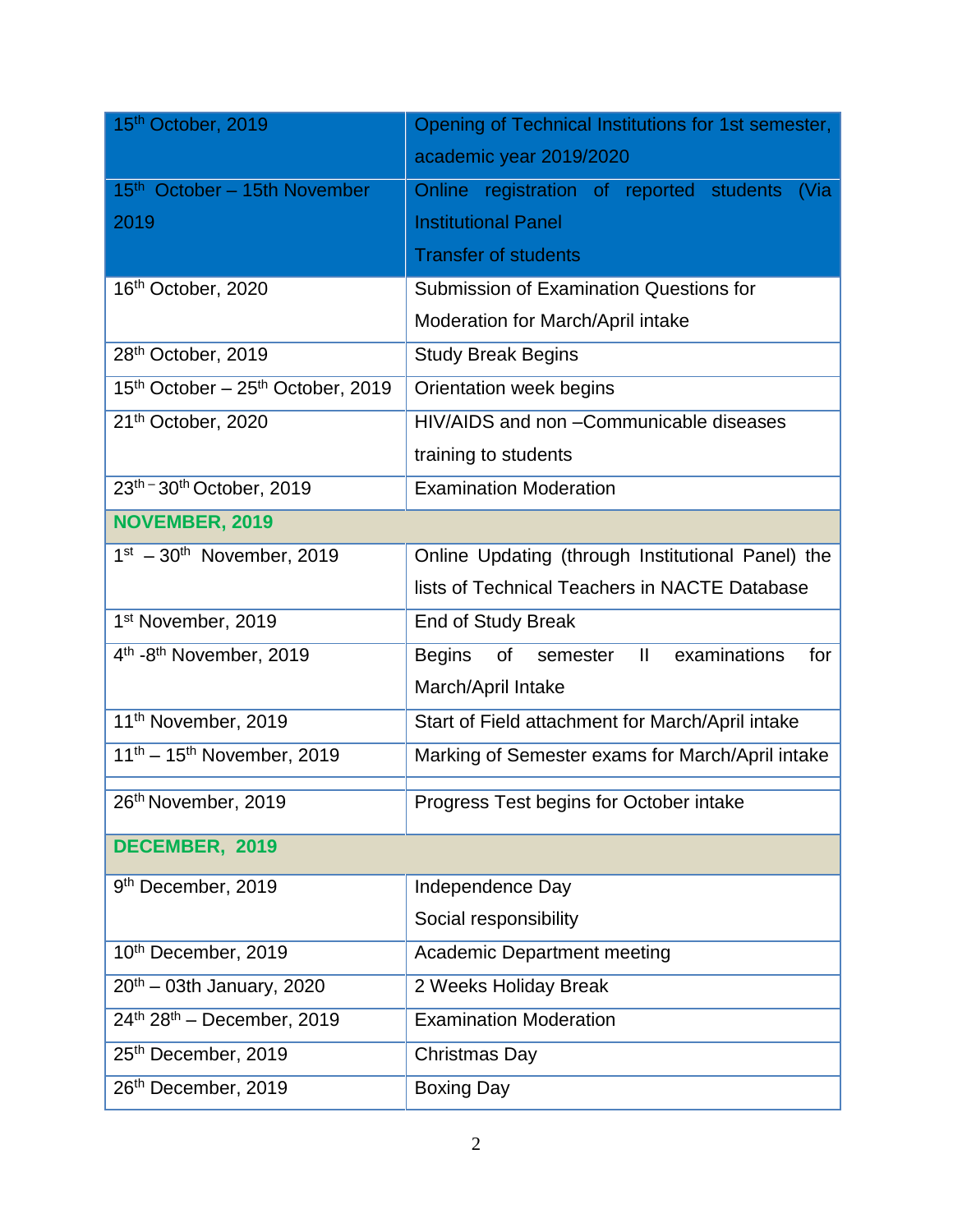| JANUARY, 2020                                     |                                                   |  |  |  |
|---------------------------------------------------|---------------------------------------------------|--|--|--|
| Early January, 2020                               | Apprenticeship program begins                     |  |  |  |
| 01 <sup>st</sup> January, 2020                    | New Year's Day                                    |  |  |  |
| 05 <sup>th</sup> January, 2020                    | <b>Class Resumes</b>                              |  |  |  |
| 12 <sup>th</sup> January, 2020                    | <b>Zanzibar Revolutionary Day</b>                 |  |  |  |
|                                                   | <b>Social Responsibility</b>                      |  |  |  |
| 15th January - 20th February,                     | Receiving applications for March, 2020 intake for |  |  |  |
| 2020                                              | Academic Year 2019/2020                           |  |  |  |
| 17 <sup>th</sup> January, 2020                    | <b>Submission of Examination Questions for</b>    |  |  |  |
|                                                   | Moderation                                        |  |  |  |
| 20 <sup>th</sup> -24 <sup>th</sup> January, 2020  | <b>Moderation of Examination Questions</b>        |  |  |  |
| 21st - 26th February, 2020                        | Online submission of selected students to NACTE   |  |  |  |
| 27th February - 3rd March, 2020                   | Verification of selected students                 |  |  |  |
| 05 <sup>st</sup> February, 2020                   | End of Studies for Semester I                     |  |  |  |
| FEBRUARY, 2020                                    |                                                   |  |  |  |
| 06 <sup>rd</sup> February, 2020                   | Start of Study Break for October intake           |  |  |  |
| 3rd - 7 <sup>th</sup> February, 2020              | Supplementary examinations for March/<br>April    |  |  |  |
|                                                   | intake                                            |  |  |  |
| 12th February, 2020                               | End of Study Break for October intake             |  |  |  |
| 10 <sup>th</sup> -11 <sup>th</sup> February, 2020 | International Conference on Linking Industry with |  |  |  |
|                                                   | Academia in Tourism and Hospitality Sector in     |  |  |  |
|                                                   | Developing Countries (LIATH-DC)                   |  |  |  |
| 13th February, 2020                               | <b>Beginning of Semester I Examination</b>        |  |  |  |
| 14th February, 2020                               | End of field assessment for March/ April intake   |  |  |  |
| 21 <sup>st</sup> February, 2020                   | End of Semester I Examination                     |  |  |  |
| 24 <sup>TH</sup> 06 <sup>TH</sup> March, 2020     | Marking of exams                                  |  |  |  |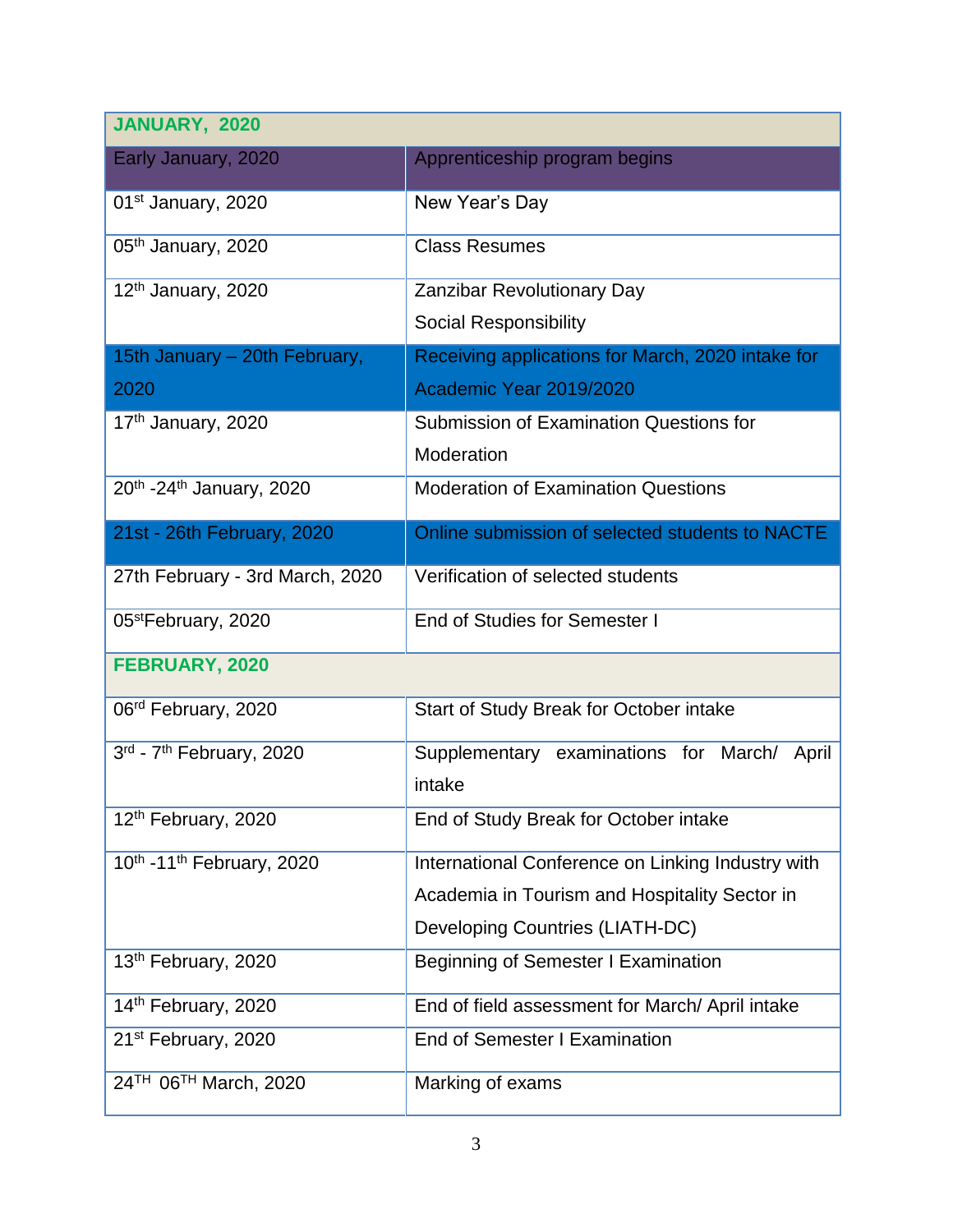| 24-13th March, 2020                           | Three weeks Holiday                           |
|-----------------------------------------------|-----------------------------------------------|
| <b>MARCH, 2020</b>                            |                                               |
| 4th March, 2020                               | Publication of selected students for various  |
|                                               | Certificate and Diploma programmes            |
| 8 <sup>th</sup> March, 2020                   | International Women's' Day                    |
| 9 <sup>th</sup> -13 <sup>th</sup> March, 2020 | Approval of Examination results               |
| 11 <sup>st</sup> March, 2020                  | <b>Academic Meeting</b>                       |
| 13th March, 2020                              | <b>Publication of Examinations Results</b>    |
| <b>MAY, 2020</b>                              |                                               |
| 29th May, 2020                                | <b>Academic Meeting</b>                       |
| <b>JUNE, 2020</b>                             |                                               |
| 01 <sup>st</sup> June, 2020                   | Beginning of Semester II for Academic Year    |
|                                               | 2019/2020                                     |
| 15th June- 21st June, 2020                    | <b>Study Tour Begins</b>                      |
| 15th June, 2020                               | Opening of Admission for 2020/2021 Academic   |
|                                               | Year                                          |
| <b>JULY, 2020</b>                             |                                               |
| 3rd July, 2020                                | HIV/AIDS and non - Communicable diseases      |
|                                               | training to students                          |
| 7 <sup>th</sup> July, 2020                    | Dar International Trade Fair (Saba Saba Day)  |
| <b>AUGUST, 2020</b>                           |                                               |
| 8 <sup>th</sup> August, 2020                  | Farmers' Day                                  |
| 3rd - 7 <sup>th</sup> August, 2020            | <b>Submission of Semester II Examinations</b> |
|                                               | <b>Questions</b>                              |
| 17th-21st August, 2020                        | <b>Moderation of Examination Questions</b>    |
| 21 <sup>th</sup> August, 2020                 | <b>Academic Meeting</b>                       |